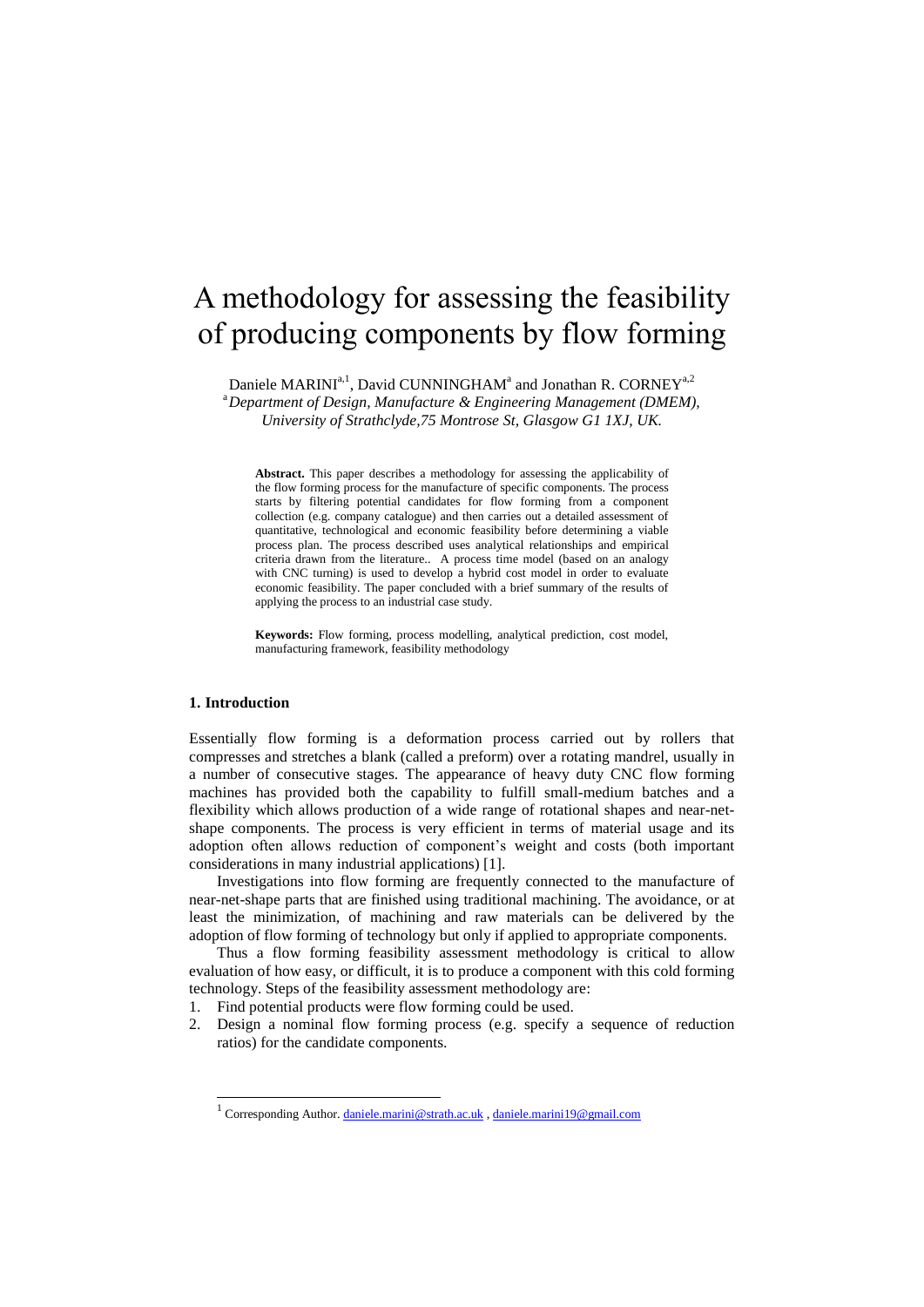- 3. Establish the feasibility (technological, qualitative and economic) for the production of the components, selected in step 1, by considering:
	- a. Technological feasibility: verifying if it is possible to realize a specific component using current flow forming technology.
	- b. Quantitative feasibility: analyzing theoretically the final proprieties of flow formed product.
	- c. Economic feasibility: evaluate the cost and lead-time of flow forming designed processes.
- 4. Explore variations on the nominal process plan generated in Step 2 to identify the one that is most likely to produce the required quality of product.

### **2. Flow Forming Feasibility Methodology**

The proposed flow forming methodology is composed of three main parts (Figure 2) that can be characterized as: Product selection, Process analysis and Differential analysis.



**Figure 1.** Flow Forming Feasibility Methodology.

The product selection step identifies potential products from a large number of candidate components (catalogues or assemblies), using high level criteria. This permitted a selection of components in which the flow forming manufacturing process could result in added value in term of, say, quality enhancement and/or savings.

The manufacturability analysis requires both component dimensions and a process design. For the components that reach the final step of the feasibility assessment number of different potential flow forming process plans are developed for every part, in order to evaluate alternative forming strategies. A geometric representation of each component is used to provide the dimensions needed to allow selection of the most appropriate process plan. The quality targets incorporated in the system described here are the final material strength and the surface finish. Manufacturing cost and time have been developed via an industrial case study that provides information for a hybrid cost model.

A comparative analysis selects the best flow forming process designs in terms of feasibility and impact on quality and costs. Process design selection was made by comparison between forming forces and defect rate, used as evaluation parameters that determine the technological feasibility. During the process design selection phase, the final products' ultimate strength and surface roughness can be compared with target performance values between the designed flow forming alternatives. Similarly, flow forming costs and lead-times can be evaluated, also comparing them with real process parameters. At this stage, it is possible to detect best possible flow forming solution,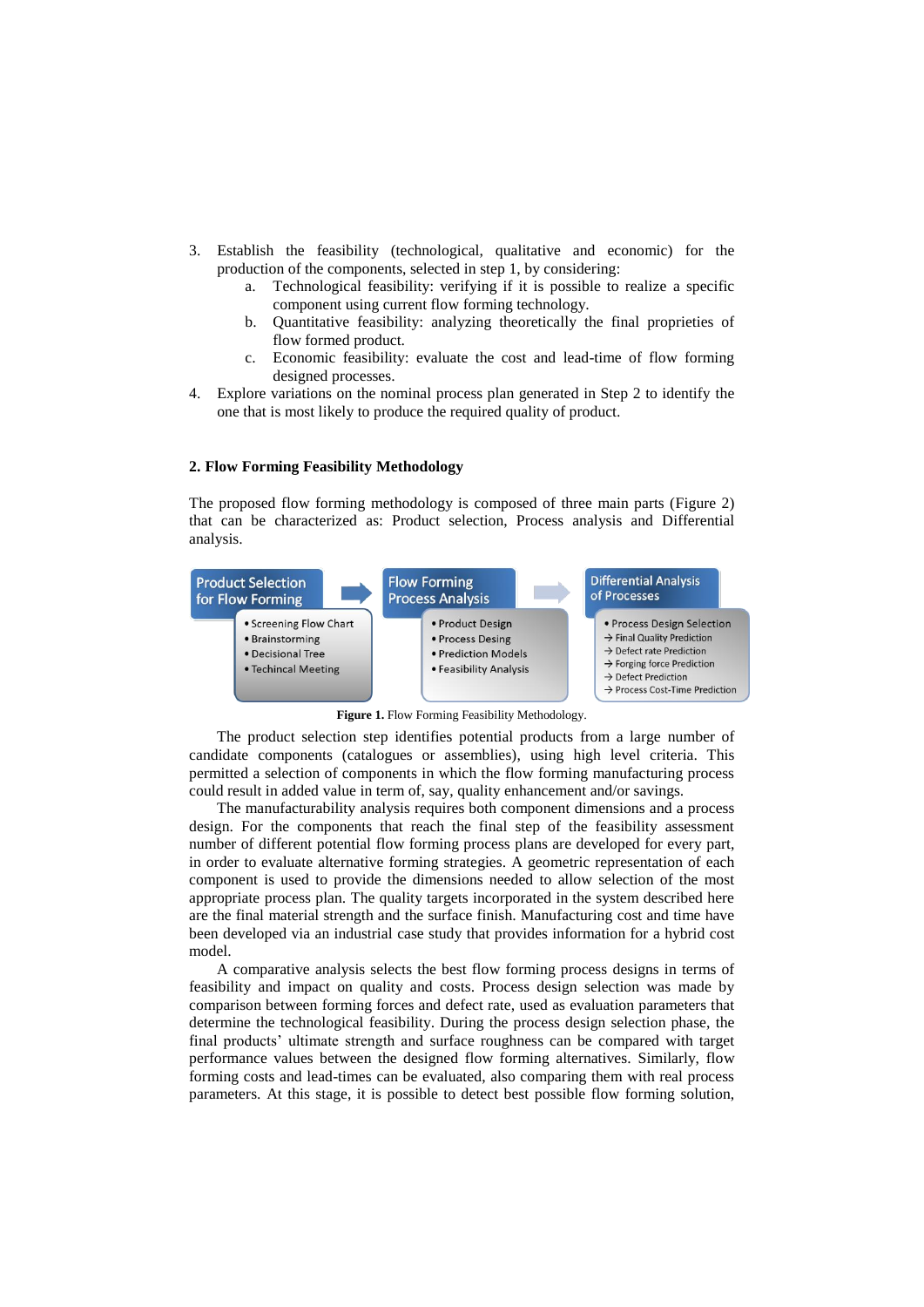depending on the target requirements. The following sections now describe each step shown in Figure 1 in more detail:

*Product selection procedure* is based on four stages (Figure 2). *Initial screening flow chart* (Figure 2): enables high level filtering of components to identify potential candidates for further investigation. The flowchart assess the main geometric constrains for flow forming applications (e.g. hollow circular axial symmetry and length and diameter ratio) while taking into account near net shape considerations (low internal complexity). Stacked production (i.e. the formation of several components from one preform) has been considered as alternative for uneconomic batches of one. *Brainstorming*: reduces further forming candidates and includes unconsidered components. *Decisional Tree* (Figure 4): synthesis of acquired knowledge (i.e. literature and industrial applications) through critical flow forming application features identification. It investigates the initial material selection, technological and geometrical constrains, production volume and possible benefits related to flow forming application, in order to evaluate the initial feasibility of the process. *Technical Meeting*: discussion with production facilities or process expert about previous decisions (i.e. decisional tree developments).



Figure 2. Product selection procedure chart (left). Flowchart for flow forming product screening (right).

*Process analysis* has been defined by four phases (Figure 4): product design, flow forming process design, prediction models and flow forming feasibility.

*Nominal Process Design Feasibility* In this phase, the final component's geometry and material selection are considered. The first is fundamental for designing the forming steps, while the latter has an enormous influence on the overall process definition (i.e. process parameters and intermediate forming steps).

*Flow Forming Process Design*. Different processes are developed for every component, in order to evaluate different forming strategies. Process parameters and reduction ratios (i.e. diameter reduction for every forming step) first selections have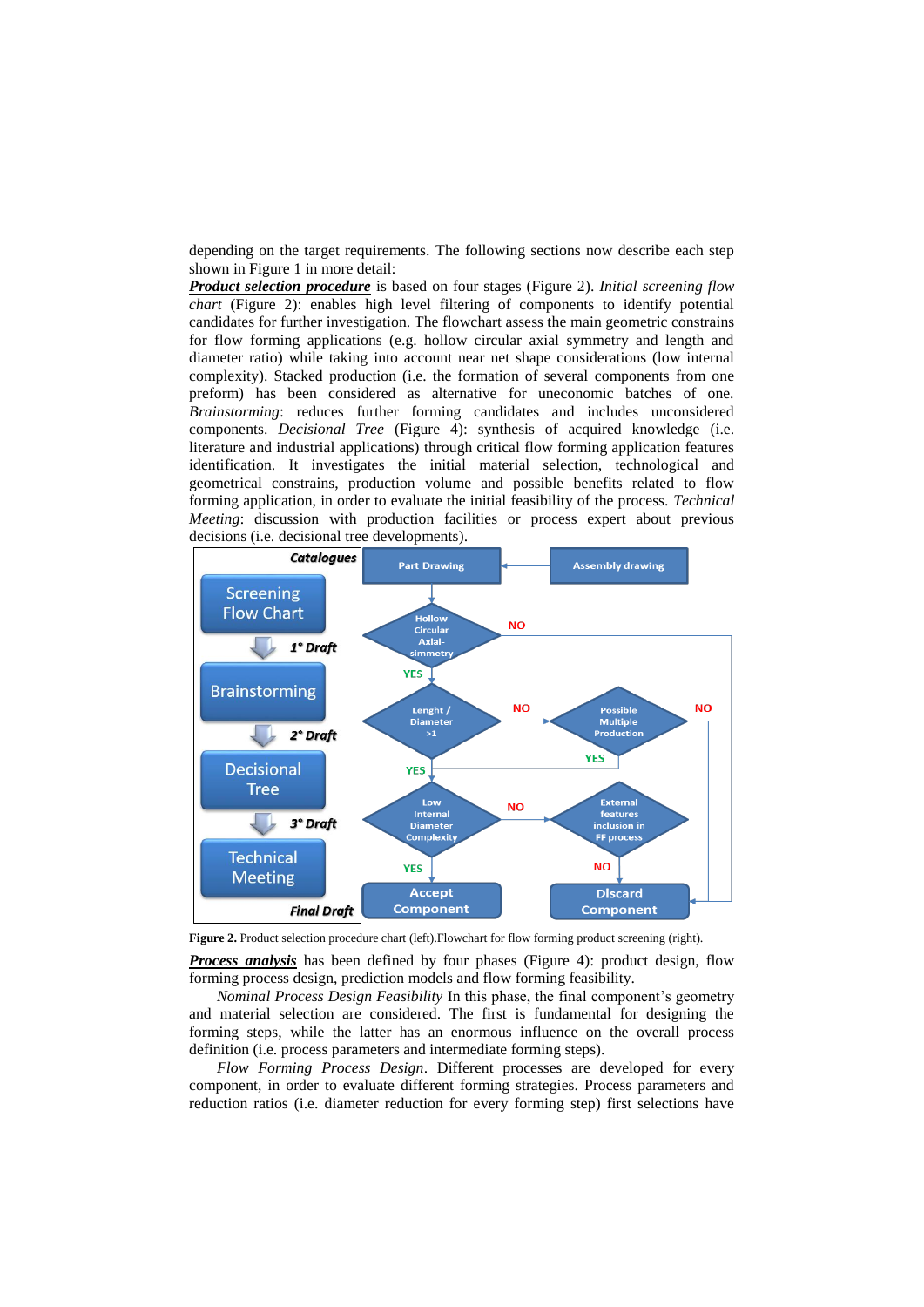been based on literature and industrial examples. A geometric modeling method (i.e. using volume constancy) is used to select suitable intermediate dimension for every designed reduction step in a multistage flow forming process.



**Figure 4.** Decisional tree for flow forming product selection.

*Prediction Models.* Using empirical models, the defect rate, ultimate tensile strength and surface finish, can be deducted. Key to this process is the S/L ratio, developed Gur and Tirosh [2] and validated by several authors, expresses plastic flow quality for given process parameters. If axial contact length (L) exceeds the circumferential length  $(S)$ , circumferential plastic flow dominates  $(S/L<1)$  and geometrical inaccuracies and defects are common [1]. Hollomon's power law [3,4] and Erasmus law [5] are deployed by authors for predicting the ultimate strength of formed components and shows good agreement with experimental data (particularly the latter one). [6] develop an empirical formula for flow forming, evaluating the surface finishing. Using such analytical models, working forces and powers can be deducted, using component and roller geometries, materials and process parameters. Three main analytical models have been proposed in the literature: energy model [7]–[9], upperbound method [10] and slip-line field [11]. Energy is the most frequently applied and developed by researchers so it has been applied in the case studies reported here. This phase also provide also feedback to the process parameters and the intermediate process steps. Different combination of process should be needed for obtaining a suitable flow forming sequence.

*Flow Forming Feasibility Analysis*. A process time model has been developed by assuming the forming tool motion exhibits similarity between flow forming and turning processes. A hybrid cost model has been used for calculating the process costs. The complete cost and time models can be found in [12]. Process time is obtained by the developed model, meanwhile the idle times and indirect costs have been estimated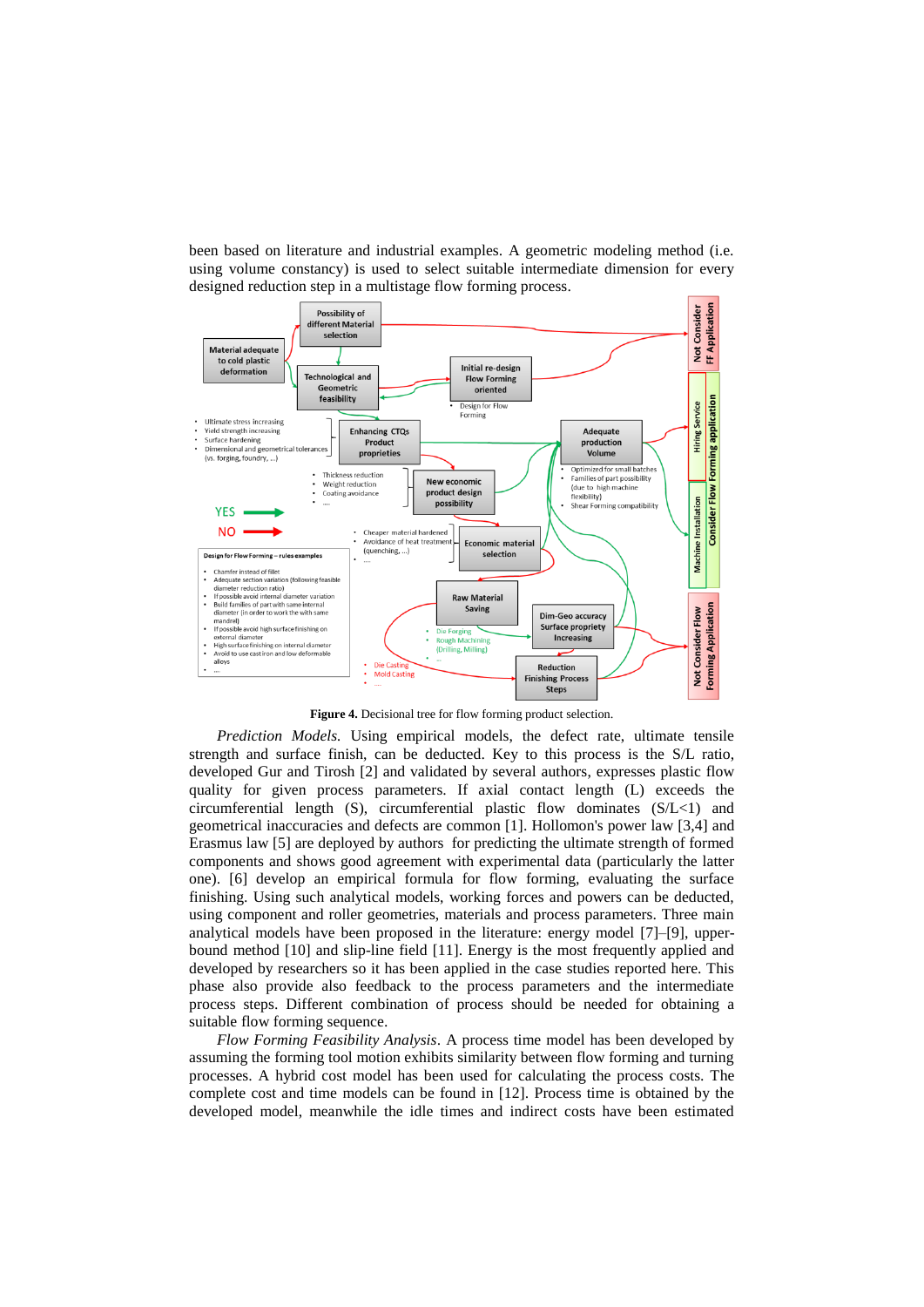based on industrial case studies. Flow forming costs and lead-times can be compared with current process parameters. Some idle times and setup costs are also inferred from similar and dual cases (e.g. CNC machine set-up). Forming powers (i.e. analytically calculated in the previous phase) have been used for calculating energy expenditures during the flow forming process.

*Comparative Analysis of Process Plans.* Depending on the quality target, the designed flow forming process alternatives can be compared for defining the target optimal solution. Although, flow forming designs must be filtered for the defined technological feasibility (i.e. the upper limit of forming forces and the S/L threshold) and after evaluate qualitative (S/L threshold, UTS increasing threshold, surface roughness acceptable limit) and economic feasibilities. A weighted average of these different parameters can be realized, for summarizing the comparison between different flow forming process plans (i.e. sequences of reduction operations).



**Figure 4.** Flow forming process analysis chart.

#### **3. Case Studies**

Products from Weir Group PLC have been used for investigating the flow forming feasibility. Product selection has been applied on assemblies and catalogues. After filtering with the flow chart (Figure 3), 27 components were selected. Brainstorming reduce them to 5, mainly due to the repetition of certain components in the assemblies. Decisional tree reduced them to 2: a riser pipe and valve seat.

Riser pipe is essentially a very long flanged pipe (i.e. main potential advantage: removal of the need for welding of the flange). Many process alternatives were created (i.e. forming in one, two or three steps and creating the flanges in different steps). Technological feasibility was only positive for one case (i.e. high forces involved), although even then the likely defect rate was very high. In conclusion although the process might enhance the tensile strength and surface roughness and reduce lead times the cost increase resulted in the conclusion the process was not a feasible proposition.